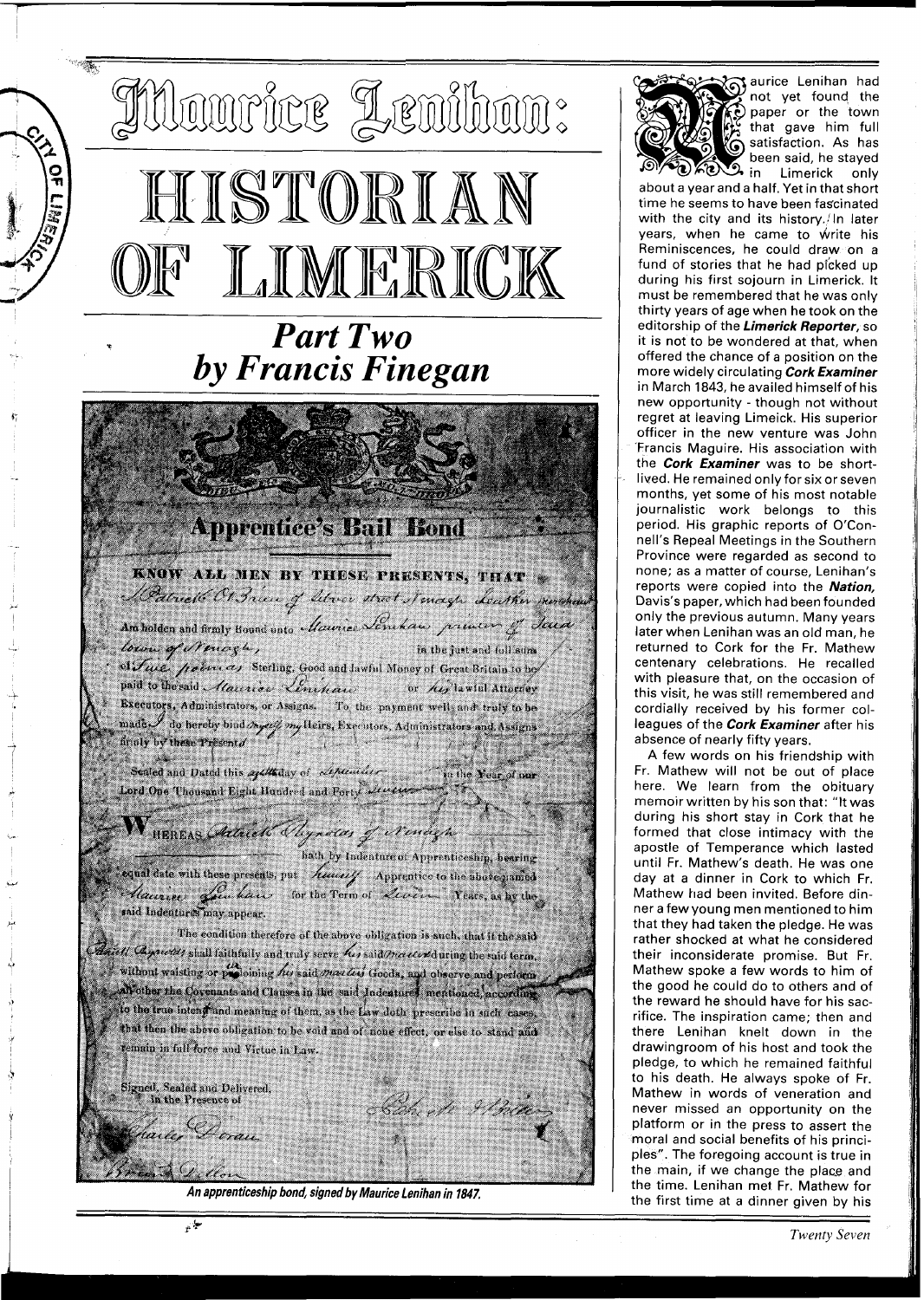godfather Bishop Foran of Waterford some years previously. We know that Fr. Mathew and Maurice were already fast friends before Maurice arrived in Limerick in 1841. In the Lenihan Correspondence in the National Library there is a letter with the signature missing but which can be recognised at once from the' Reminiscences as having been written by Fr. Mathew. It would appear that sometime towards the end of 1840 a man named Kempston, the proprietor and editor of the **Clonmel Advertiser,** made a scurrilous attack on Lenihan, and the outcome for Kempston was a sum of £300 damages and costs. It is unnecessary to inquire into Kempston's political views. He seems to have held more advanced To'fy views than was customary among other Tory journals. The wretched man foresaw ruin ahead of himself and his family if he were forced to pay up. He got the bright idea of writing to Fr. Mathew to use his good offices with Lenihan to forgowhat was his due, and offering a most humble apology for his misrepresentations of Lenihan's character. Fr. Mathew immediately wrote to Maurice, and of course Maurice generously gave up all claim against Kempston.

In the late autumn of 1843 Lenihan left Cork to found a newspaper of his own. Nenagh was to be the scene of his new labours. He had been prevailed upon by many people in public life, including the Bishop of Killaloe, Most Rev. Dr. Power, and Daniel O'Connell, to found a newspaper of his own in the repeal interest, and Nenagh had been suggested by them as the place most in need of such a paper. It is necessary to recall once more that Lenihan was now only thirty-two years of age, and yet his success as a journalist was such as to be acknowledged by men like O'Connell. 'The setting up of the Repeal paper at Nenagh was heralded in advance by a meeting of the "merchants, clergy and inhabitants of Nenagh held on Friday evening November 18th 1843", at which the following resolution of confidence in the new proprietor-editor was passed: "That Maurice Lenihan Esq., from his long experience at the press, his high public character and acknowledged ability, is eminently qualified to undertake this task ... and that we take this opportunity of tendering to him our entire confidence, support and cooperation, fully assured that the inhabitants of this and the neighbouring counties, to whom his name is long familiar, will evince a no less ardent zeal to sustain him".' O'Connell too, in a toast to "The Press" on the occasion of the dinner given in honour of William Smith O'Brien at Limerick early in December, gave his support to the new venture:

"We have the best and the worst press in the world. The Unionist party sets up a liar in a town, and

حياتين

immediately the necessity exists for the other party to set up a truth-teller. As to the City of Limerick, 'The Limerick  $-$ ' is the greatest liar that could be. I have known that liar for the last forty-six years, and it lies as fresh now as the first day. If you want to circulate a falsehood, there is no more convenient medium than 'The Limerick-'. At Nenagh they have 'The Guardian of Lies'. A more wicked or malicious print does not exist. I am happy to tell you there will be a *vindicator* soon in Nenagh which will upset the falsehoods of the 'Guardian of Lies'. The clergy and people will be avenged for the slanders perpetuated against them and for the falsehoods with which they are libelled. A particular friend of mine, a young gentleman whom I hold in high respect, is about to edit that paper in Nenagh. He is a credit to the city which produced him, as he will be to the town of his adoption. He possesses claims on our consideration and support: no man deserves them better. No man is better calculated to effect the object which he is about to take in hands. If he did not possess pre-eminent claims, I would not say it".

The role of vindicator, which O'Connell indicated for the new journal, gave Lenihan the idea of its title; so he decided to name his new paperthe **Tipperary Vindicator.** Its policy was to comprise two big issues of the day:

(1) The disestablishment of the State Church and (2) the repeal of the Act of Union by constitutional means. Then, while preparations were being made for the establishment of the new paper, Maurice was married on the 29 November 1843, to Elizabeth Spain of Nenagh in the parish church of St. Mary's. It may be remarked, in passing, that he apparently did not live in Nenagh itself for a few years afterwards, as the names of none of his children are on the baptismal registers of St. Mary's.

It has just been said that Lenihan adopted, as a primary aim of his newspaper, the Repeal of the Act of Union by constitutional means. By this time it was already apparent that a brilliant group of the younger generation within the repeal movement were not content with O'Connell's **constitutional** policy. The Young lreland group were pessimistic of O'Connell's ultimate success and were becoming more and more outspoken on their divergence of outlook. It might have been expected that Lenihan, who was of the younger generation, would have thrown in his lot with what came to be known as the Young lreland group. Rightly or wrongly, however, he chose the plan outlined by O'Connell and vigorously defended **constitutional agitation** as the best means of furthering the repeal of the Union. He held openly by O'Con-

nell's policy and wrote strongly against what he believed to be a 'policy of impulse, uselessness and risk'. He was a pacifist in outlook, but this does not mean that his outlook was peace at any price. We shall see laterthat he showed fighting spirit when principles were involved.

To return to the foundation of the **Tippeary Vindicator.** Early in the New Year 1844 Lenihan received a letter from O'Connell encouraginghim in the work he had just undertaken. This letter was specially treasured by Lenihan, and for many years it was to be seen framed in the offices of his newspaper after he had transferred business finally from Nenagh to Limerick.

"My Dear Lenihan,

I was extremely sorry that I have allowed the pressure of any business, even the trials, to prevent me from writing to you sooner. I did not know how to excuse myself. You may, however, be assured of this that my silence was not occasioned by any want of regard for you or any doubt of your qualifications to conduct a public newspaper. I am perfectly convinced of your trustworthiness in every particular, and if I could in any way forward your view with respect to the establishment of a Liberal paper at Nenagh, you should have my best assistance. You know that such a paper is exceedingly badly wanted there. You have a regular Tory liar established in that quarter, and it is absolutely necessary for the public interest that there should be an organ of truth and sincerity to contradict the mischief and to expose the falsehoods of the Orange rag - for that is the proper name to give it. I trust that you will obtain, as you certainly deserve, the entire support of the Catholics and of all the liberal Protestants of the neighbourhood. I know you well and long and know that you deserve the confidence and support of all the friends of civil and religious liberty.

Believe me, my dear Lenihan, Very faithfully yours

Daniel O'Connell".

When the cleavage came between O'Connell and the Young lreland Party, Lenihan chose to remain on O'Connell's side. His inborn sense of fairplay, however, did not allow his friendships with the members of the Young lreland Party to undergo any change. He could see, too, that the popularity of O'Connell was already on the wane; and yet his political convictions were such that he refused to change over to the party which now was coming into favour especially in Tipperary. He describes O'Connell's last journey to Derrynane through Nenagh: "O'Connell reached Nenagh about 2 p.m. Here he was met by Tom Steele and Maurice Lenihan and by a few other friends, who gave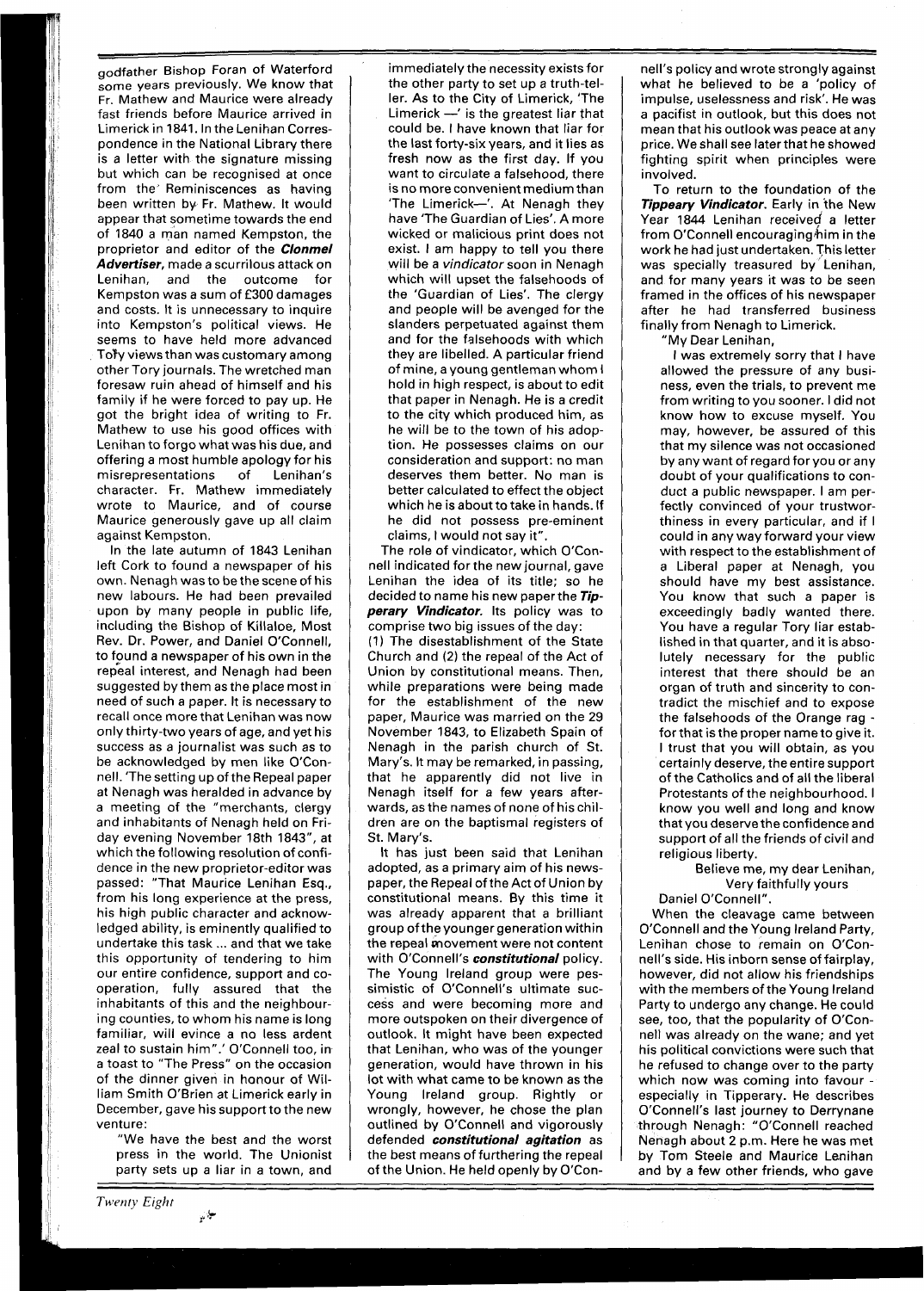him a hearty welcome. A crowd gathered about his carriage, but it was not such a crowd as had collected on former occasions of his visits to the North Riding of Tipperary. There was very little enthusiasm, no fervour, none of the spirit of former years  $-$  a sort of silence pervaded all. The work of mischief had been dong by the new party". When O'Connell reached Limerick on his journey home, he was too ill to go to pay his respects to the Bishop, as had always been hiscustom; so he deputed Lenihan and another gentleman to do so on his behalf.

carriage decorated with placards and bunting. Even when O'Connell's shares were falling, Honest Tom always made a strong personal appeal of his own. Maurice devoted much time during this last visit to get the unfortunate man to express some belief in the principal mysteries of revealed religion, reasoning with him that so many Christians throughout the ages could not be in error while only a few faddists of the French Revolution were in the right but all in vain.

It would be impossible on such an occasion as this to trace fully Lenihan's association with the Young Irelanders.



**"The Three Johns" left to right: John Martin,** , **John Mitchel, Rev. John Kenyon, taken inparis, 1866.** 

Of Honest Tom Steele Lenihan has much to say in the Reminiscences and especially during his years at Nenagh. He had known Steele, of course, since the brave days of the tithe-war. "I had frequent opportunities", he says, "of meeting Honest Tom in after life, and I became one of his most intimate friends. He spent many of the latter days of his life with me, when I had occasion to perceive how thoroughly earnest he was and how perfectly chivalrous and disinterested in all his public proceedings". Poor Steele seems to have been quite crazy during his last days. To Lenihan's embarrassment, he insisted on driving Maurice out every morning during his visit, in a

جا: بر

He tells us in the memoirs that he only heard Davis speak at a public meeting, but never made any pesonal contact with him. He was introduced to Mitchel at a dinner of the **"82"** club, but the matter ended at that. But he seems to have known personally, over a number of years, every other Young lrelander who came. into prominence. He had many memories of the rising of **1848.** In that year he took residence in a house in Chapel Lane, Nenagh. This house was later known as the "Rebels' Den", because James Stephens spent some time in hiding here after his escape at Ballingarry. It was in this house that Michael Doheny received hospitality from Lenihan, who was now his politi-

cal opponent. Let us hear from Lenihan himself the story as it is recorded in the Reminiscences:

"Doheny was arrested for a violent speech at Roscrea and was brought before the Rt. Hon. Francis Aldborough Prittie, D.L., who resided at Corville and who, after taking information against Doheny, committed him for trial at Nenagh Gaol. A strong escort of the 34th Foot conveyed him to the County Gaol of the North Riding. As the carriage turned up Peter Street, there was something like the desire for a rescue, but his guards were too many and the prisonerwas committed to the custody of the gaoler.

Early next morning he sent me a note to the effect that Mr. Prittie was prepared to take bail for his appearance at the next Assizes of Nenagh. I went to Roscrea and Edward Stephen Egan of that town came with me to Corville, where Mr. Prittie received me with the utmost courtesy. We drove backto Roscrea, where bonds of £100 each were made out at Smallman's Hotel. This was 15 July, **1848.** About 5.30 that evening Micahel Doheny walked out of the gaol at Nenagh with Mr. Laffan a solicitor of Templemore and the present writer, cheered to the echo by thousands who had assembled about the prison, whom he addressed in a strong and eloquent speech".

At the conclusion of his speech Doheny paid this graceful tribute to Lenihan:

"I will now bid you farewell, but before I conclude permit me to take this opportunity of expressing my warmest and most sincere thanks to Mr. Maurice Lenihan of the **Tipperary Vindicator.** I sincerely thank him. The moment he heard that the charge against me was bailable, he proceeded to Roscrea to enter himself as my security and only this moment has he returned. My gratitude is the more intense towards him because he and I have differed on political matters and differed somewhat bitterly too. But with a generosity and nobleness of heart which have established for himself and his papera high character and which have caused him to be respected most by those who know him best, he was the first man to enter my cell in that pirison above and stretch the hand of friendship towards me and offer himself as my bail".

From Lenihan himself we get the remainder of the story: "He dined with me that evening at my house in Chapel Lane and then left. He hurried out of Nenagh, after addressing some words outside the town and some of the local clubs ... the O'Meara and the Fulton in particular ... which were dissolved a